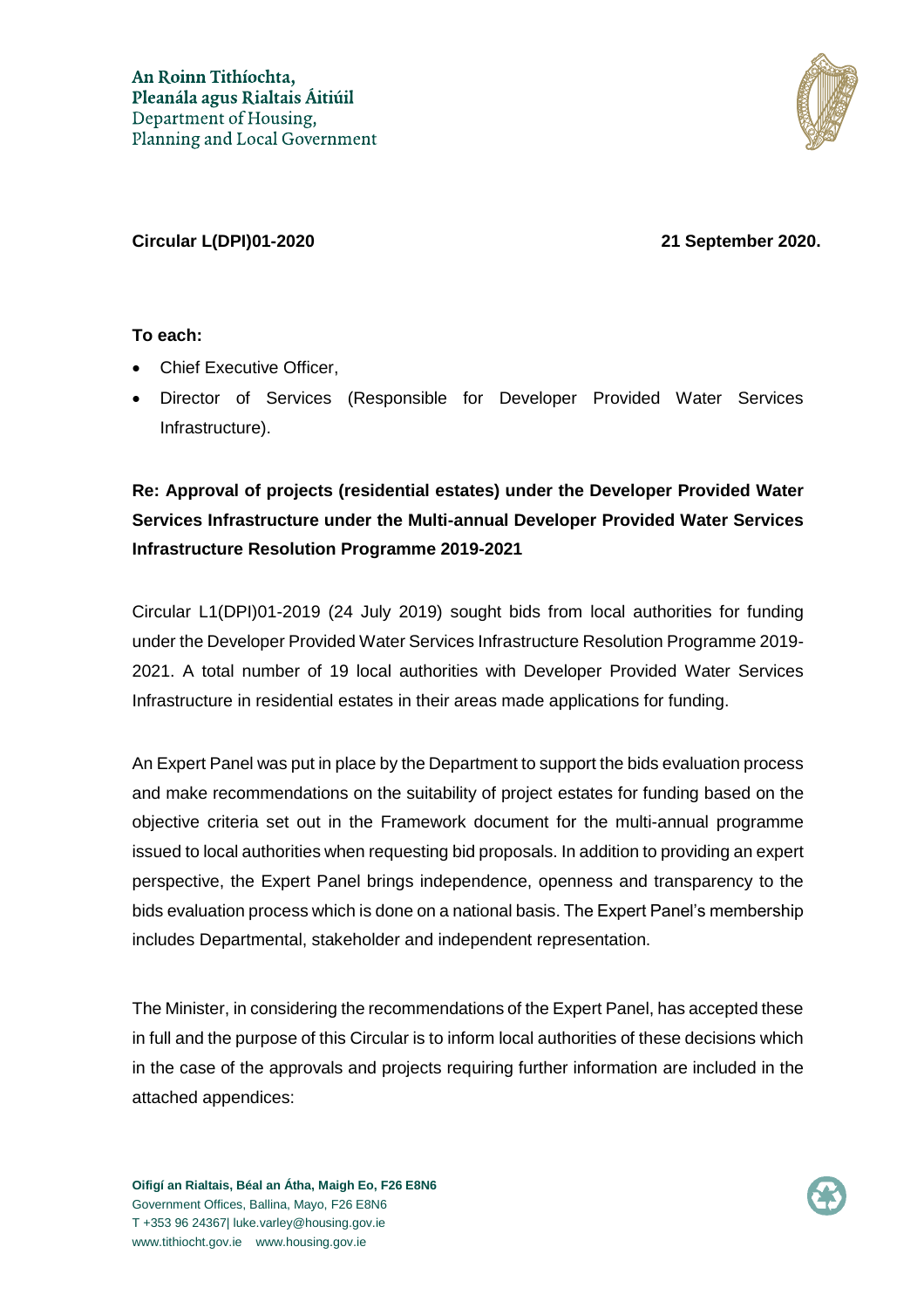

- Appendix A Bids recommended by the Expert Panel for funding under the multiannual programme, and
- Appendix B Bids requiring further examination by local authorities to enable the Expert Panel to consider them for funding under the multi-annual programme.

A copy of the Expert Panel report on the bids evaluation process is being circulated with this circular. It should be read carefully by all authorities noting all content but in particular the sections on:

- General background information on DPI,
- Avoidance in future of current DPI type issues,
- Conclusions and Recommendations.

The Panel, noting the poor quality and lack of application of the Framework document which provided comprehensive guidance on the multi-annual programme, caused considerable additional work for the Panel in examining all of the bids to provide commentary on each of the unsuccessful bids – some of which were poorly prepared. This commentary will provide local authorities with guidance on the formation of future bids under the next funding cycle of the multi-annual programme.

# **Bids requiring further examination by local authorities to enable the Expert Panel to consider them for funding under the multi-annual programme.**

The Panel identified a number of bids, as listed at Appendix B, with potential for resolution, on a collective basis, the DPI at the locations. However, locations require considerable further comprehensive examination by local authorities to enable the Panel to consider them for funding under the multi-annual programme.

The three local authorities concerned should immediately set about reviewing further the options for the locations/estates listed that require further information. The study should be based on the detailed guidance provided by the Expert Panel in their report for each location.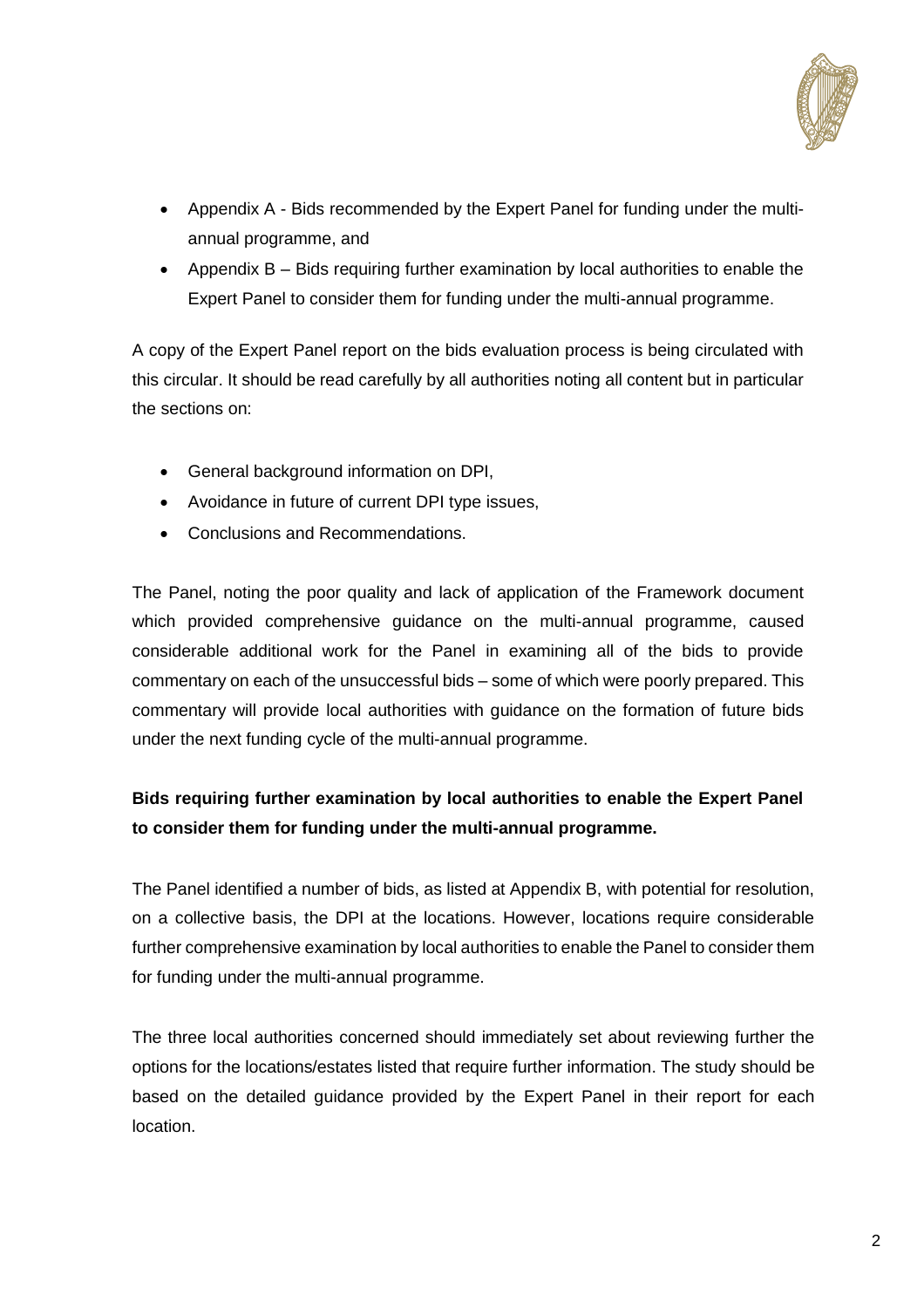

The study should be done in consultation with Irish Water. The study, which is considered to be within the scope of the local authority to prepare, should be completed within three months of this circular and submitted to the Department for its referral to the Panel for their further consideration of ways of achieving sustainable and cost effective resolution of the DPI at this location. The local authority should engage with the Department on the study before it is commenced. The Department will be in contact with the three authorities in the coming days.

### **Potential for further bids under the current programme funding cycle**

In May this year Irish Water circulated<sup>1</sup> local authorities with a register of 'Settlements *with Waste Water Discharge Authorisations - Wastewater Treatment Capacity'.*

The register, which is intended to assist planning authorities in carrying out their function, will also be of assistance to authorities in deciding on the potential of further Category 1 type wastewater DPI estates (estates could connect to their network) for sustainable resolution of their DPI.

The Expert Panel, using the database of DPI estates compiled in Q3/Q4 2019 in conjunction with the register, conducted a desk study to examine the potential for the resolution of further Category 1 type wastewater DPI estates. Based on this examination the Panel noted that it appears to be possible for nearly 30 Category 1 type wastewater DPI estates across at least seven local authorities, which were not included in the bids, to have their DPI resolved by their connection to the public (Irish Water) system. Just over 700 homes are involved or potentially 7% of homes that are dependent on DPI for their water services.

Their non-inclusion in the bids appears to be a lost opportunity by the local authorities concerned to resolve the DPI in these locations under the current multi-annual

-

<sup>&</sup>lt;sup>1</sup> Irish Water letter dated 28<sup>th</sup> and 29<sup>th</sup> April to Directors of Services Planning Services.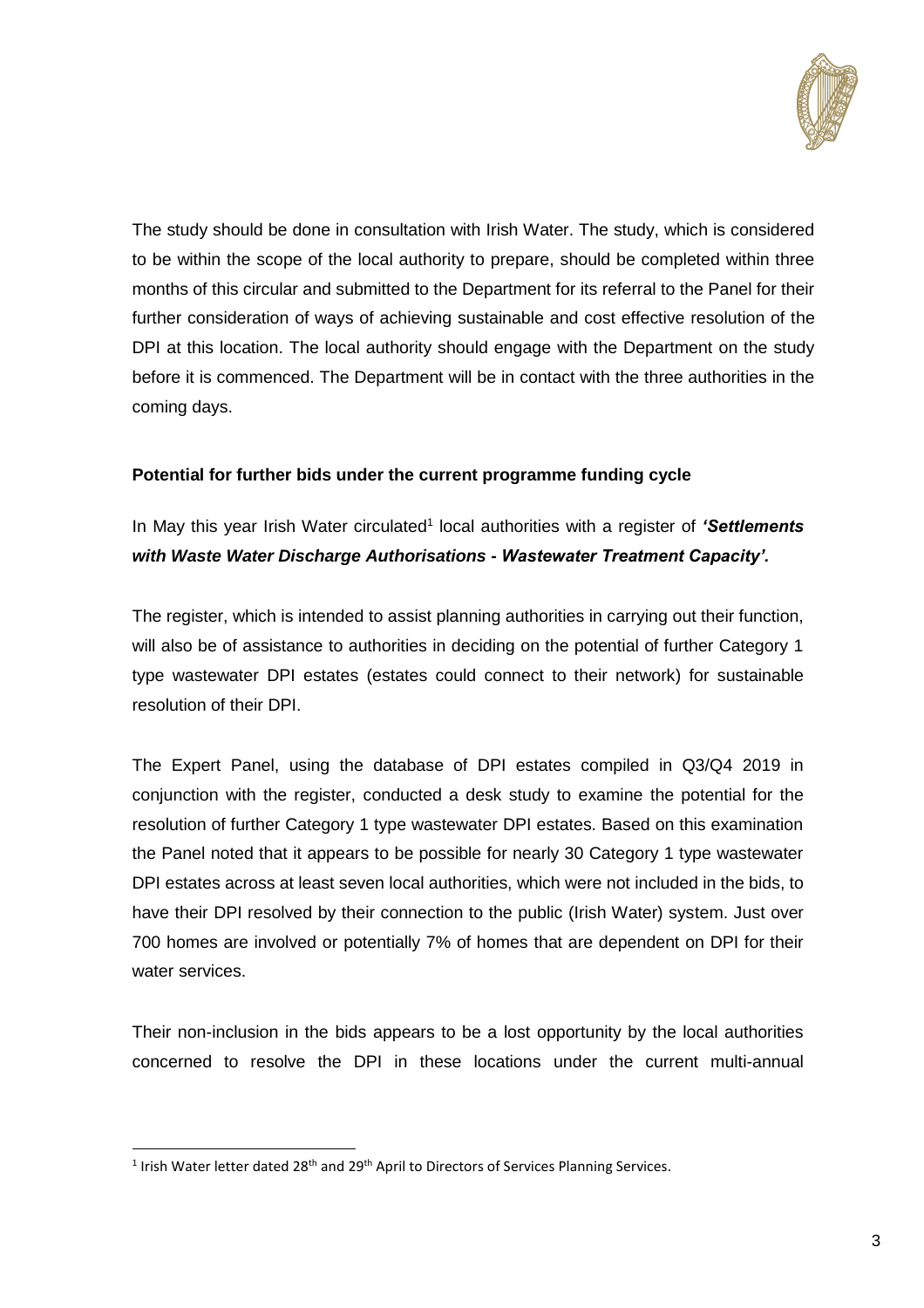

programme. While there may be other impediments for some of these locations it would be a matter for the local authority to lead on resolving them.

The Panel has developed a focus approach – see at Appendix C (Appendix D in their report) - as a basis for local authorities to establish the potential for, and extent of, further Category 1 type wastewater DPI estates. When completed and returned to the Department it will enable consideration to be given to the potential for further funding under the current multi-annual programme.

Accordingly, all local authorities are asked to examine the potential for further Category 1 type wastewater DPI estates for resolution through funding by following the focus approach at Appendix C. The return should be made to the Department by email to [DPWSI@housing.gov.ie](mailto:DPWSI@housing.gov.ie) before **COB on 12 October 2020** (three week from this circular).

The format of the return (in an Excel spreadsheet file) by local authorities should be as follows:

| <b>Estate</b><br><b>Name</b> | <b>Estate</b><br>Location | <b>Number</b><br><b>of</b><br><b>Houses</b> | Group<br>(Focus 1 or<br>Focus 2) | <b>Estate</b><br>Category<br>(1A, 1B, A1<br>or $A2$ ) | <b>Comments</b><br>useful<br>information |
|------------------------------|---------------------------|---------------------------------------------|----------------------------------|-------------------------------------------------------|------------------------------------------|
|                              |                           |                                             |                                  |                                                       |                                          |

## **Study on Optimum Solutions**

The Department also wishes to use the opportunity of this circular to update local authorities to an important study by Irish Water on DPI estates. As recommended by the National Taking in Charge Initiative Report, Irish Water in helping to inform policy is carrying out a further study on behalf of the Department to better inform the policy solutions and costs to definitively resolve the issues associated with DPI over time. Through the study Irish Water assisted by local authorities will where needed, determine more detailed costings on site specific solutions for use in future planning of the DPI programmes.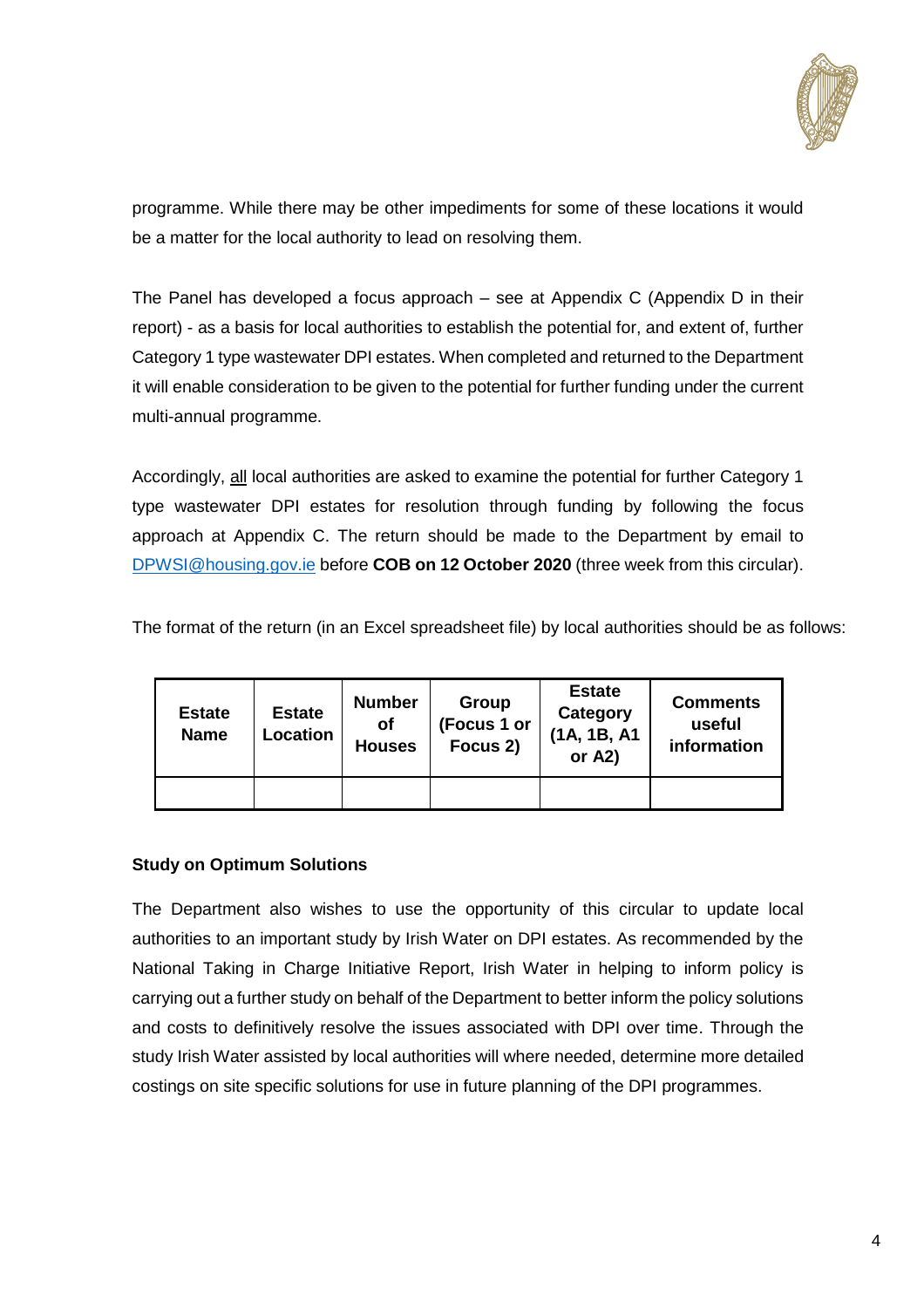

Such closer costing examinations will inform appropriate options for resolution of DPI to achieve the best solution for their operation and maintenance in perpetuity, including having regard to the dispersed spatial distribution of many of these housing estates in smaller rural settlements, townlands and associated hinterlands.

The current position is that Irish Water has selected a consulting engineer to undertake the study. Commencement of the study has been delayed due to the restrictions in place in response to Covid-19. However, it is expected that the study will be completed before the middle of 2021 in time to contribute to informing the Department when developing the scope of the next funding cycle of the multi-annual programme. The aim of which is to progressively facilitate the resolution over time of DPI estates, in a sustainable manner and to support the taking-in-charge of these estates in collaboration with local authorities and Irish Water.

Local authorities are requested to provide every assistance to Irish Water and their consultants undertaking this study.

### **Progress, reporting and payments**

Projects (estates) approved for funding – as listed at Appendix A - should now be advanced and delivered to completion as quickly as possible.

All approvals are conditional on the local authority having a valid taking-in-charge request in their possession for the estate before any work is commenced (it was noted that local authorities did not have a valid taking-in-charge request for some estates). The normal preconnection process with Irish Water must also be completed in all cases.

The Department will require local authorities to submit progress and completion reports on all projects being funded. This, which will be done on a quarterly basis, is being done in order to evaluate the effectiveness of the project estates in meeting the overall objectives and delivery of the multi-annual programme and for the ongoing need to review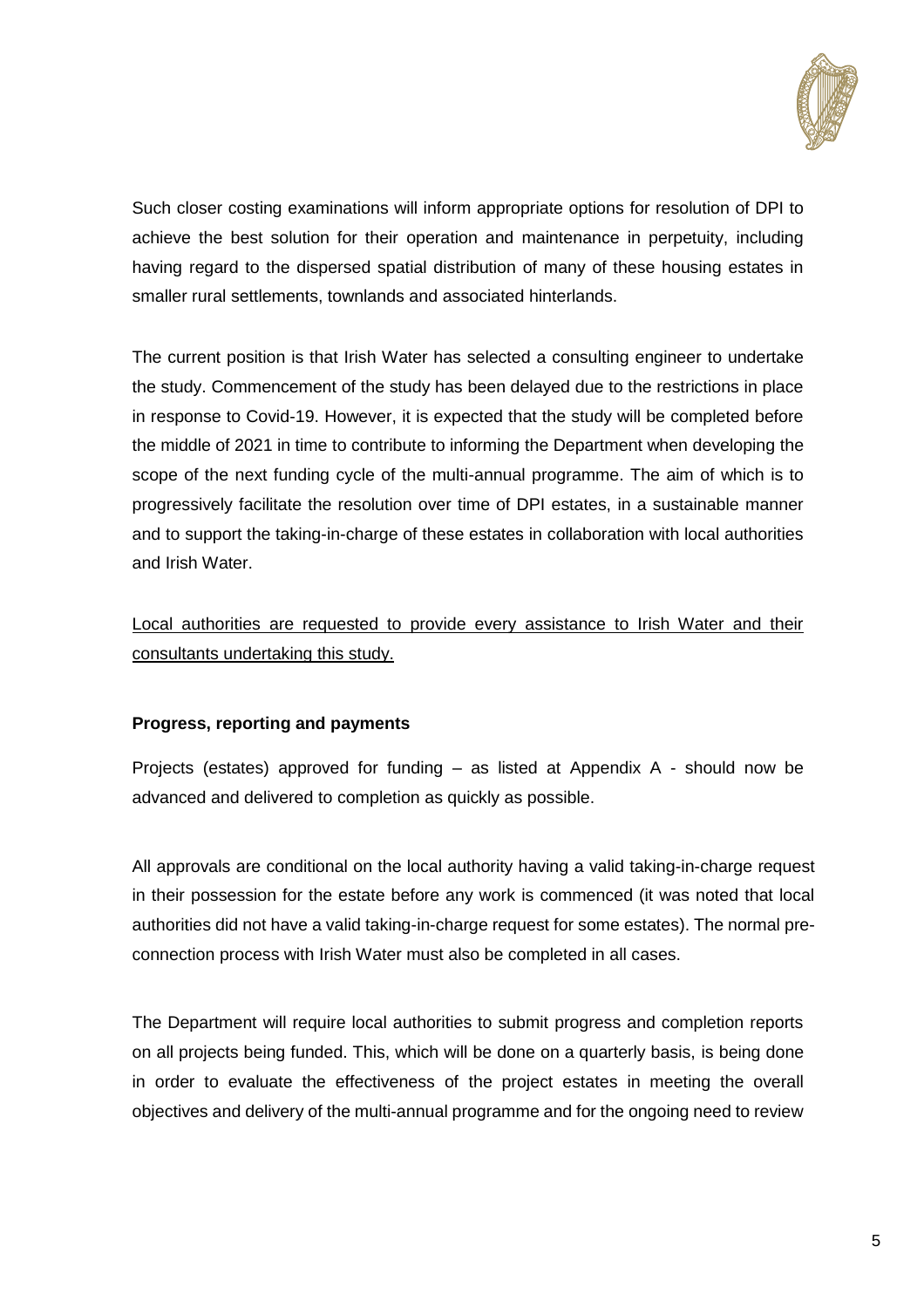

its financing and operation. A template for reporting will be issued to the relevant authorities separately.

A final progress report, indicating that the DPI estate has been taken-in-charge, will be required before the final payment is released. Accordingly, local authorities will be able to recoup payment in two stages as follows:

- **Stage 1:** Local authorities can apply to the Department for their first payment when 75% of the approved funding is expended,
- **Stage 2 (Final Payment):** Local authorities can apply to the Department for their final payment when 100% of the approved funding is expended ie the work is completed and the estate is taken-in-charge.

Administration of the payment process will be similar to that operated under the Rural Water Programme, however, the programmes will be operated separately. A payments claim form will be issued to the local authorities concerned separately.

### **Enquires**

Any enquiries on this circular may be directed to Kara McNulty at +353 (0) 96 24460 or by email [DPWSI@housing.gov.ie](mailto:kara.mcnulty@housing.gov.ie) or the undersigned.

Yours sincerely,

 $\infty$ 

Luke Varley, Assistant Principal Officer, Rural Water Unit.

Attached:

 Multi-Annual Developer Provided Water Services Infrastructure Resolution Programme 2019-2021. Report No 1 of the Expert Panel – Evaluation of bids received under the multi-annual programme.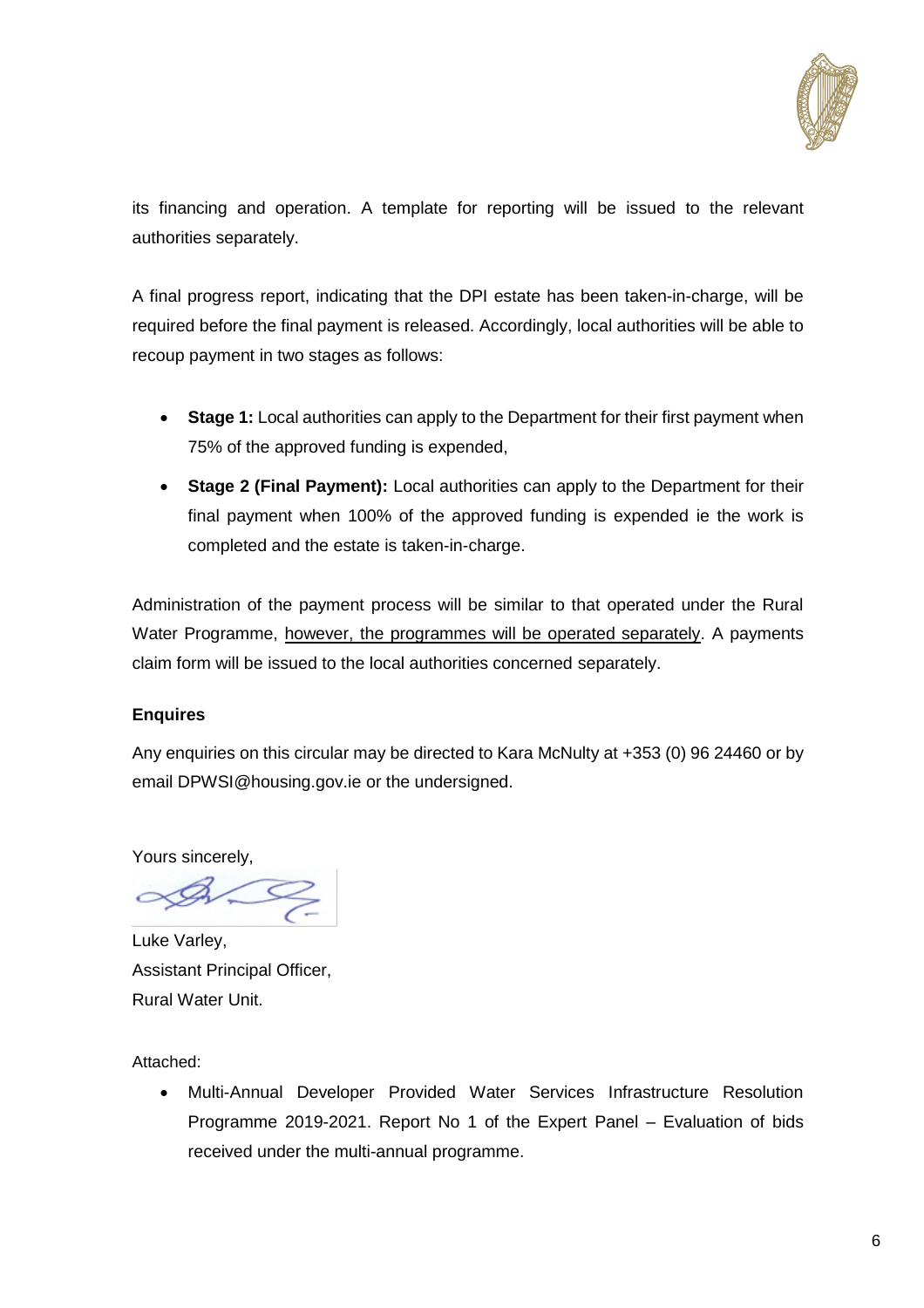

- Appendix A Bids recommended by the Expert Panel for funding under the multiannual programme,
- Appendix B Bids requiring further examination by local authorities to enable the Expert Panel to consider them for funding under the multi-annual programme.
- Appendix C Framework for establishing the potential for, and extent of, further DPI estates for consideration by the Department for funding under the current multi-annual programme.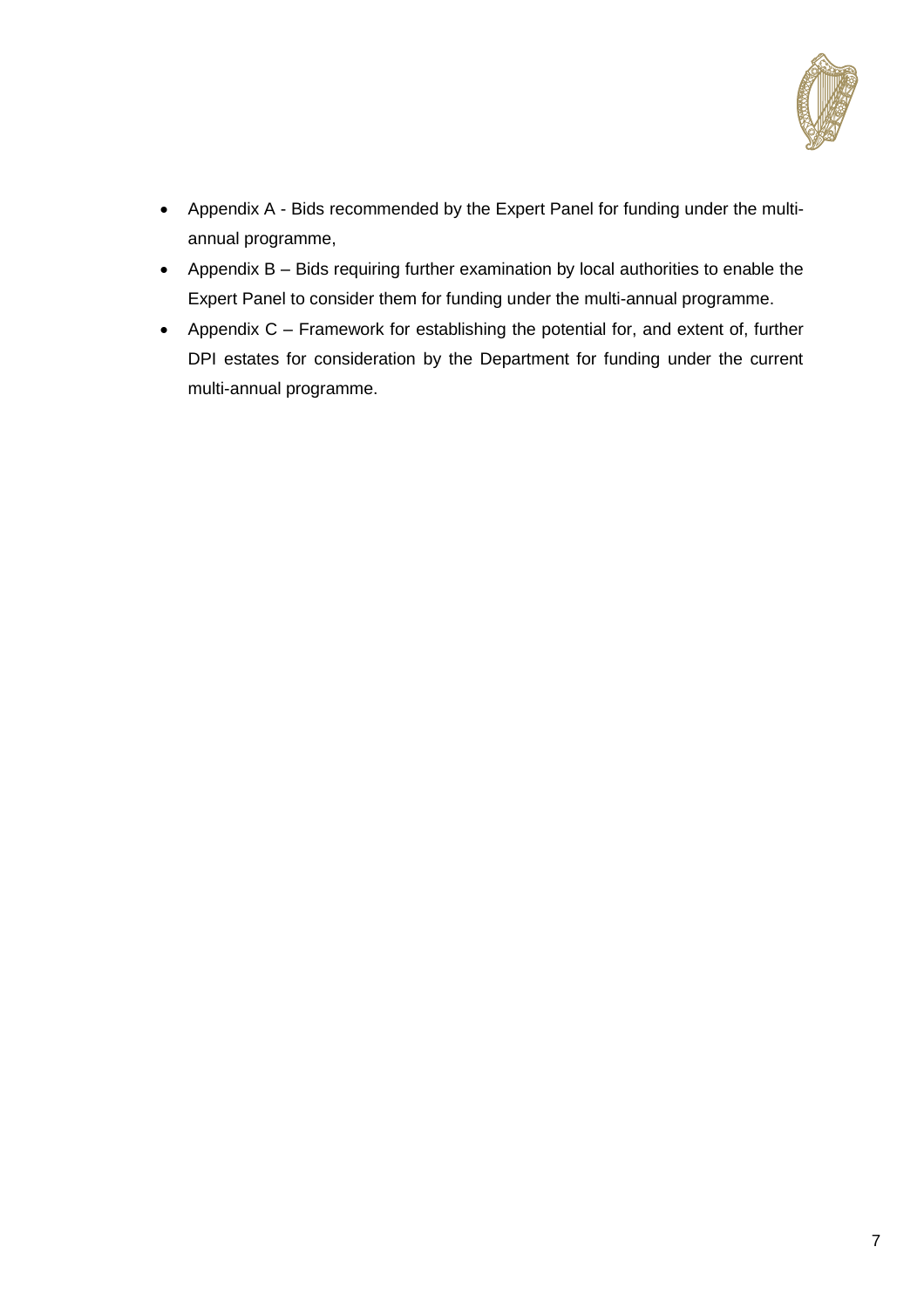

| Appendix A - Bids recommended for funding under the Multi-Annual Programme |                                             |                      |                                                 |                                                   |  |
|----------------------------------------------------------------------------|---------------------------------------------|----------------------|-------------------------------------------------|---------------------------------------------------|--|
| <b>County</b>                                                              | <b>Estate Name</b>                          | <b>Location</b>      | <b>Estimated</b><br><b>Cost</b><br>$(\epsilon)$ | <b>Approved</b><br><b>Funding</b><br>$(\epsilon)$ |  |
| Cork                                                                       | Skibbereen<br><b>Ard Carrig</b>             |                      | 43,665                                          | 32,749                                            |  |
| Cork                                                                       | The Hawthorns                               | Skibbereen           | 49,569                                          | 37,177                                            |  |
| Cork                                                                       | Cois Na hAbhainn                            | Clonakilty           | 26,138                                          | 19,603                                            |  |
| Cork                                                                       | Castlewoods                                 | Old Chapel<br>Bandon | 130,000                                         | 55,000                                            |  |
| Donegal                                                                    | <b>Dromore Park</b>                         | Killygordon          | 509,880                                         | 382,410                                           |  |
| Donegal                                                                    | <b>Beechwood Park</b>                       | Convoy               | 16,500                                          | 12,375                                            |  |
| Donegal                                                                    | <b>Stone Park</b>                           | <b>Glenties</b>      | 10,500                                          | 7,875                                             |  |
| Donegal                                                                    | Doonan Court                                | Donegal Town         | 61,000                                          | 45,750                                            |  |
| Donegal                                                                    | St. Judes Court &<br><b>Hazelwood Drive</b> | Lifford              | 325,476                                         | 244,107                                           |  |
| Galway                                                                     | Cluain na Cathrach                          | Athenry              | 220,063                                         | 165,047                                           |  |
| Galway                                                                     | Lorro Gate                                  | Athenry              | 325,063                                         | 243,797                                           |  |
| Kerry                                                                      | <b>Birch Hill</b>                           | Killarney            | 205,479                                         | 154,109                                           |  |
| Kerry                                                                      | <b>Old Killarney Village</b>                | Killarney            | 329,972                                         | 247,479                                           |  |
| Kildare                                                                    | The Paddocks                                | <b>Ballitore</b>     | 125,314                                         | 93,986                                            |  |
| Kildare                                                                    | Lios an Ri                                  | Clogharinka          | 158,988                                         | 119,241                                           |  |
| Laois                                                                      | <b>Killenard Lodge</b>                      | Killenard            | 65,516                                          | 49,137                                            |  |
| Waterford                                                                  | <b>The Cloisters</b>                        | Ardmore              | 442,800                                         | 168,000                                           |  |
| Waterford                                                                  | Newtown Park                                | Tramore              | 350,000                                         | 150,000                                           |  |
| Westmeath                                                                  | Killucan Manor                              | Rathwire             | 127,933                                         | 95,950                                            |  |
| Wexford                                                                    | <b>Kyle Close</b>                           | Oulart               | 107,153                                         | 80,365                                            |  |
| Wexford                                                                    | Gleann na gCaor                             | Monageer             | 302,878                                         | 227,159                                           |  |
| Wexford                                                                    | <b>Mountain View</b>                        | Ballindaggin         | 208,016                                         | 156,012                                           |  |
| Wexford                                                                    | Cois Cuan                                   | Arthurstown          | 152,475                                         | 114,356                                           |  |
| Wicklow                                                                    | Garden Village                              | Kilpedder            | 422,300                                         | 316,725                                           |  |
| Wicklow                                                                    | <b>Rath Luain</b>                           | Dunlavin             | 184,300                                         | 138,225                                           |  |
|                                                                            |                                             |                      | 4,900,976                                       | 3,356,634                                         |  |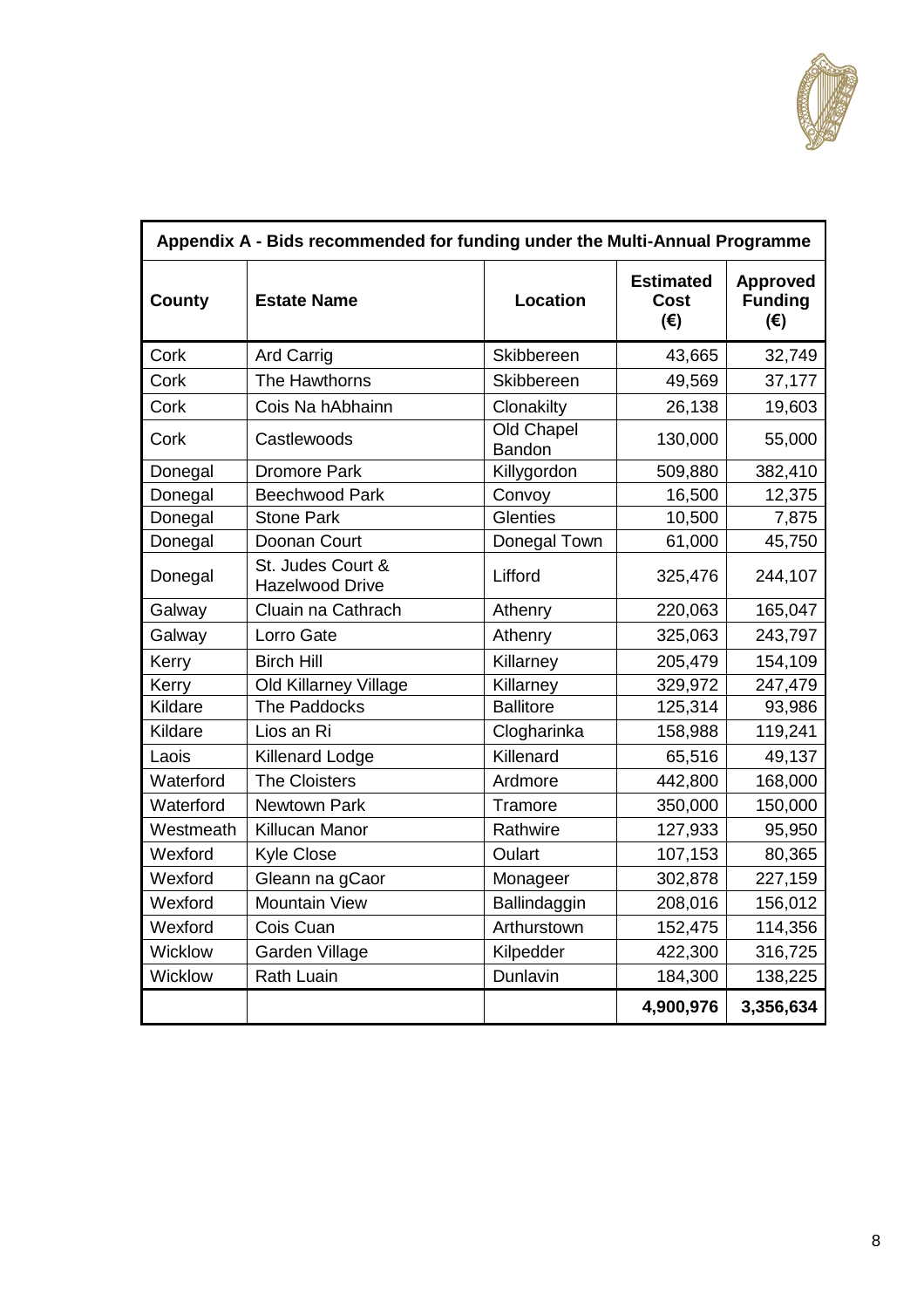

| Appendix B – Bids recommended for further examination to enable the Expert<br>Panel to consider them for funding under the multi-annual programme. |                                                                                       |  |  |  |
|----------------------------------------------------------------------------------------------------------------------------------------------------|---------------------------------------------------------------------------------------|--|--|--|
| <b>Local authority</b>                                                                                                                             | <b>Project/Estate</b>                                                                 |  |  |  |
| Carlow                                                                                                                                             | The Grannary and Killerig Lodges (Grange)                                             |  |  |  |
| Clare                                                                                                                                              | Castlebank (Ardnacrusha)                                                              |  |  |  |
| Cork                                                                                                                                               | Gleann Alainn, Cluain Na Croise, Cul Na Greine and Lissagroom<br>Meadows (Crossbarry) |  |  |  |
| Cork                                                                                                                                               | Rooskagh Valley (Shanagarry)                                                          |  |  |  |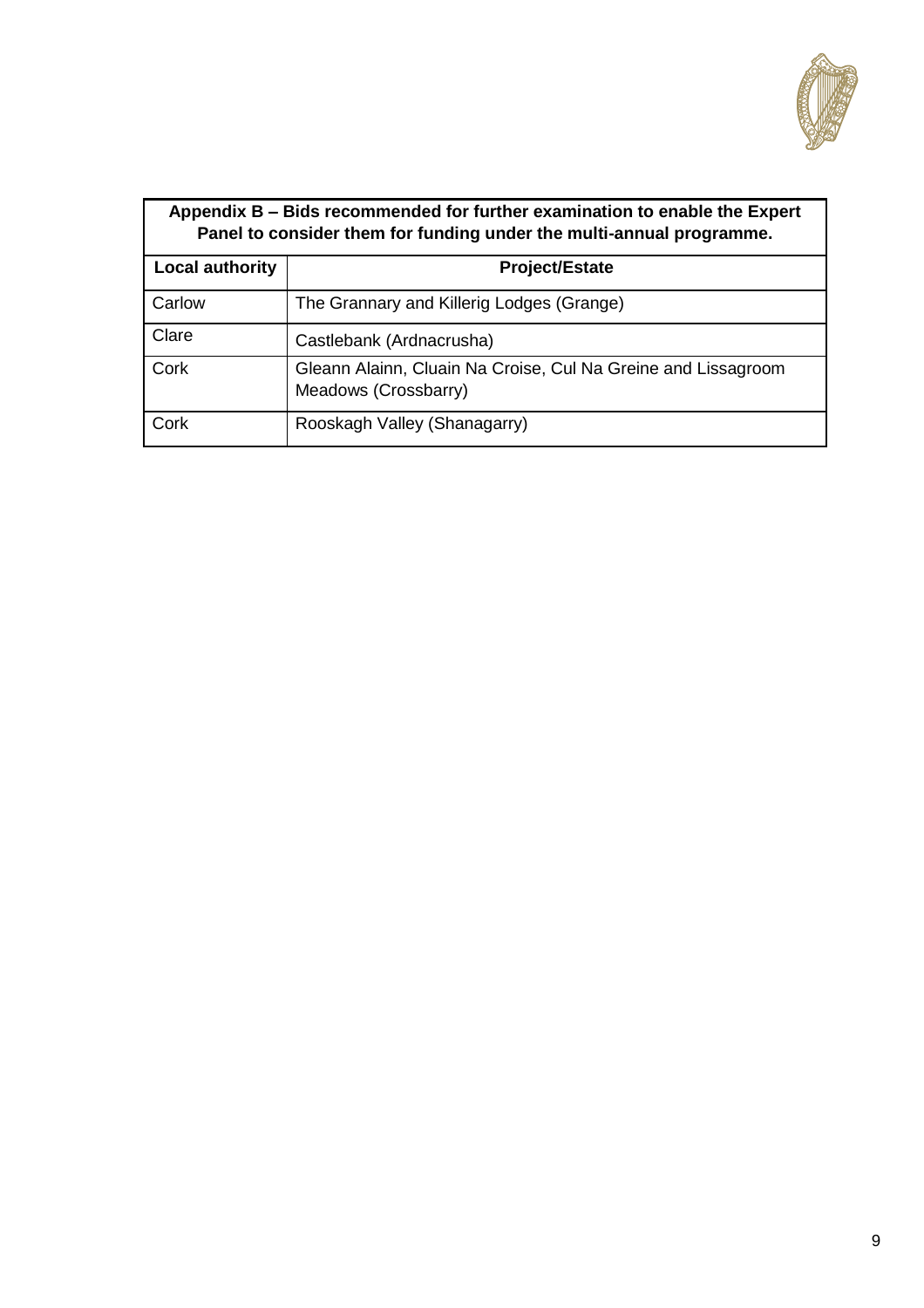

# **Appendix C – Framework for establishing the potential for, and extent of, further DPI estates for consideration by the Department for funding under the current multi-annual programme.**

## **Background**

1

The new multi-annual funding programme was introduced to progressively facilitate the resolution in a sustainable manner the DPI element of water services in housing estates to support the taking-in-charge of the estate. The focus of the first programme is to resolve DPI estates by their connection to Irish Water where it is viable to do so.

The funding approvals now made under the multi-annual programme arising from the first bids process will be a good start to progressively resolve in a sustainable way the DPI in over 500 estates that are dependent on this type of infrastructure for the provision of their water services.

The first bids process has revealed that there is potential for the current multi-annual programme to facilitate the resolution in a sustainable manner the DPI element of water services in housing estates to support the taking-in-charge of further estates that were not included by local authorities in their bids. This refers to Category 1A and 1B type wastewater DPI estates and possibly Category A1 and A2 type drinking water DPI estates<sup>2</sup> that were not included in the first bids submissions.

### **Approach for local authorities to further progress the resolution of the DPI estates**

In May this year, Irish Water circulated $3$  to local authorities a register of wastewater treatment capacity in settlements with Waste Water Discharge Authorisations. The register of wastewater treatment capacities will be of assistance to local authorities in deciding on the potential of further Category 1A and 1B type wastewater DPI estates for sustainable resolution of their DPI by connection of the estate water services network to the Irish Water network and the decommission of their DPI.

 $2$  See Tables 2, 3, 5 and 6 in the report of the Expert Panel on the first bids process for details of these categories and their potential for resolution.

<sup>&</sup>lt;sup>3</sup> Irish Water letter dated 28<sup>th</sup> and 29<sup>th</sup> April 2020 to all Directors of Services (Planning Services).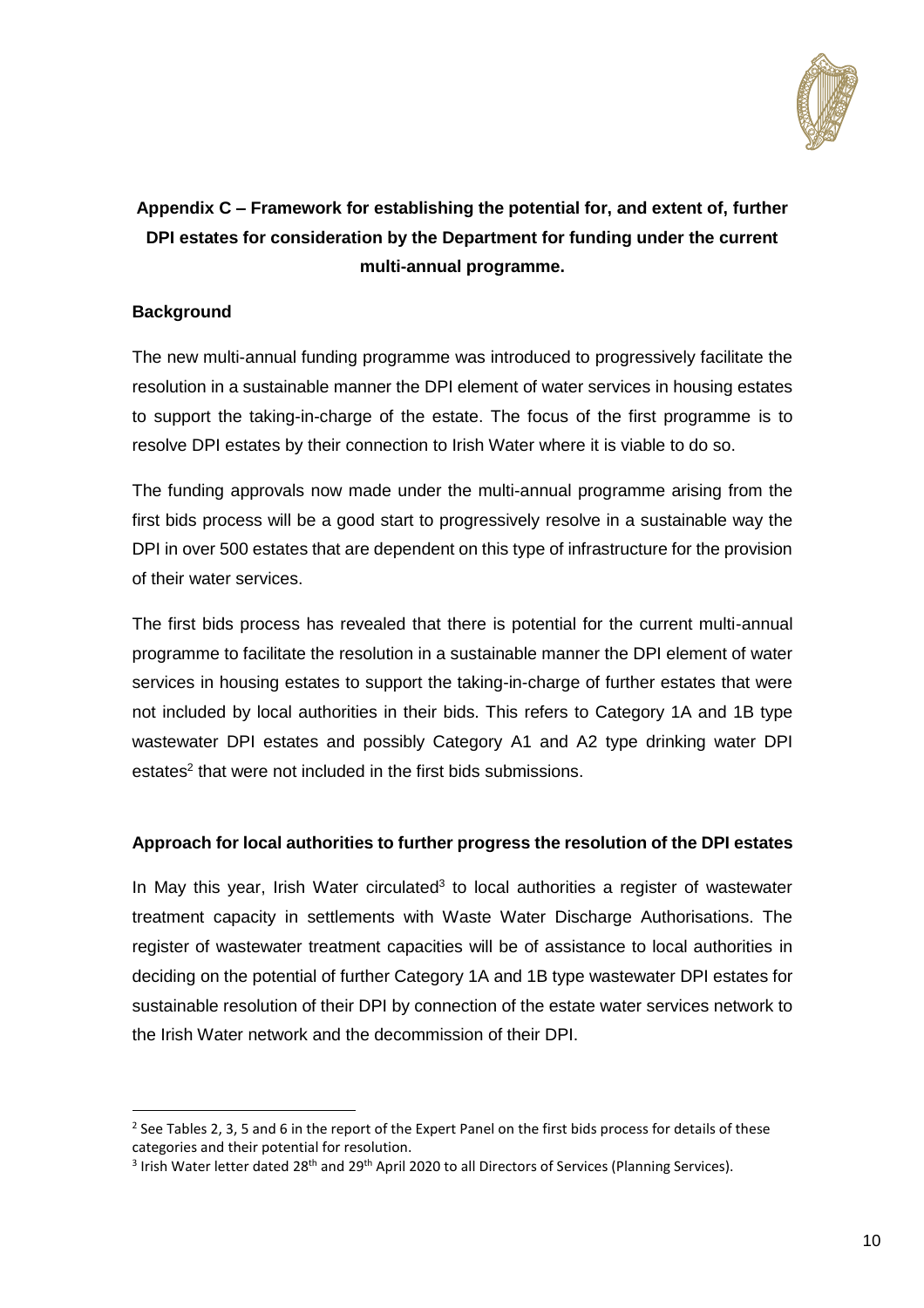

It is the policy of Irish Water to facilitate connections to their networks, where spare/headroom capacity exists, in order to maximise the use of existing infrastructure and reduce additional investment costs. It is important to note that the headroom capacities in the register is point in time data which is continuously changing ie in some cases some or all of the stated reserve/headroom capacity may already be used by Irish Water to facilitate new connections.

The register addresses reserve/headroom capacities in the wastewater treatment plants only, it does not address network constraints eg due to network prone to flooding etc.

The remaining drinking water DPI estates, that were not part of the first bids process, are relatively few in number and most are in the areas of two local authorities. Details of their water treatment capacities are being dealt with on a case by case basis to assist local authorities in deciding on the potential of further Category A1 and A2 type drinking water DPI estates for sustainable resolution of their DPI by connection of the estate water services network to the Irish Water network and the decommission of their DPI.

Local authorities should now review their outstanding Category 1A and 1B type wastewater and Category A1 and A2 type drinking water DPI taking account of the above. The following action plan approach is suggested (applies to both wastewater and the small number of drinking water DPI estates):

- *Focus 1* DPI estates for which local authorities have valid taking-in-charge applications. It should be possible for all or some of these DPI estates to be considered by the authority for resolution within the timeframe of the current multiannual programme,
- *Focus 2* DPI estates for which local authorities do not have valid taking-incharge applications. It should be possible for, with local authority leadership and taking a pro-active approach, to bring a significant number of these DPI estates forward quickly to Focus 1 status allowing them to be considered by the authority for full resolution or at least to the commencement of their resolution within the timeframe of the current multi-annual programme.

In addition, local authorities should commence planning now for the next multi-annual funding cycle for the other outstanding estates in the above categories where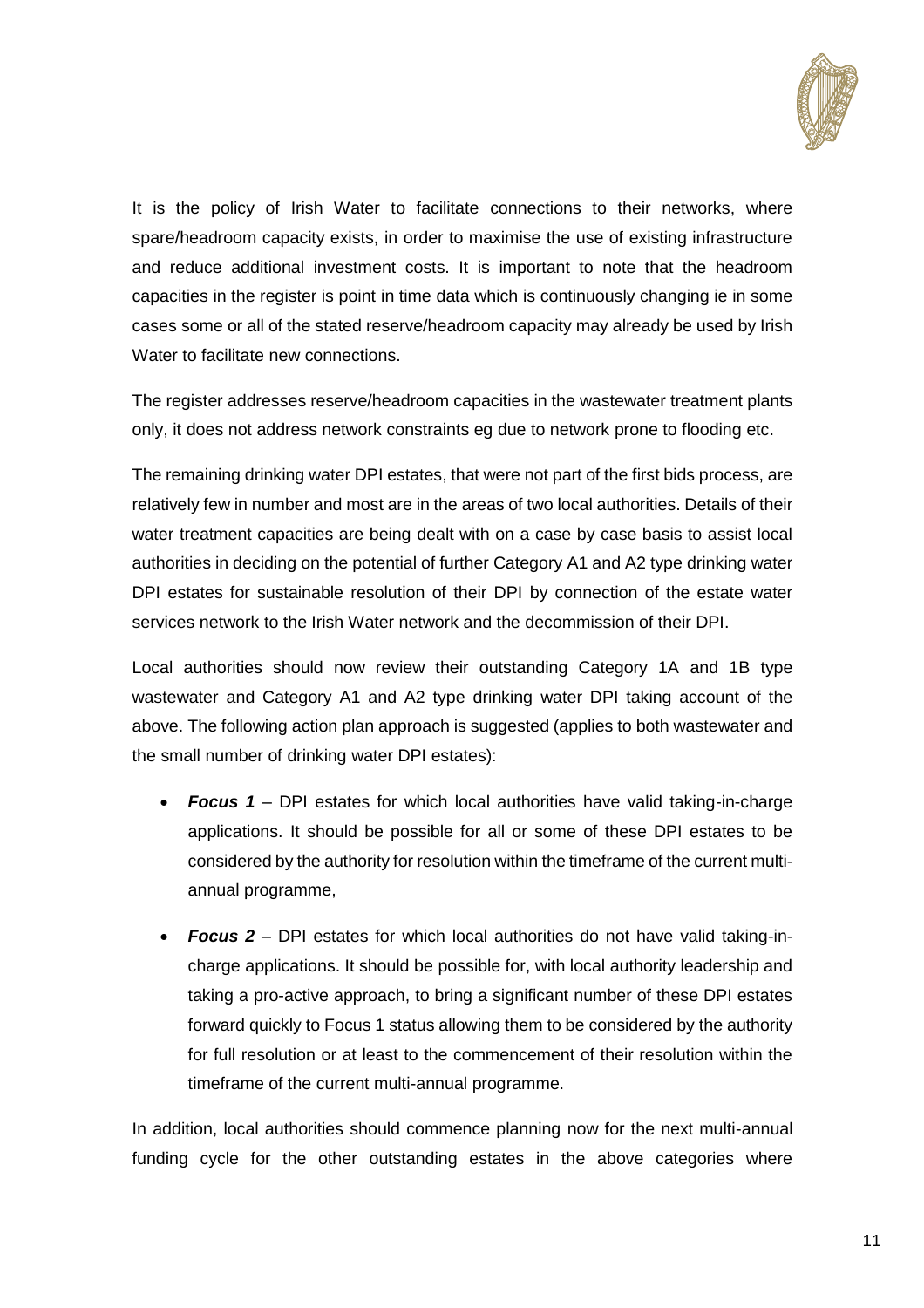

reserve/capacity is not currently available but where Irish Water has plans under their CIP 2020-2024 to upgrade their WwTPs or provide a new plant for the first time in a small number of cases at these locations.

Irish Water generally provide sufficient spare capacity in their plants, which are being upgraded or new for the first time, to accommodate new connections including DPI within their catchment area.

The locations of the plants in the CIP can also be found in the register issued in May last. Therefore, a further element of the action plan for the relevant DPI estates is:

 *Focus 3* – DPI estates for which local authorities do not have valid taking-incharge applications. It should be possible for, with local authority leadership and taking a pro-active approach, to plan now for bringing, at the appropriate time, a significant amount of the remaining numbers of these DPI estates, ie those not addressed under Focus 1 and 2, forward to Focus 1 status allowing them to be considered by the authority for full speedy resolution under the next multi-annual programme.

The three focus areas, the first two in particular, should be considered by local authorities and acted upon concurrently not consecutively.

## **Conclusions**

Following the above approach will enable the next multi-annual programme to more fully focus on resolving the remaining Category 1 type DPI estates and take a targeted approach to resolving Category 2, 3 and 4 type estates.

The focus on Category 2, 3 and 4 estates under the next multi-annual programme will be informed by the pilot study currently underway by Irish Water to assess the existing infrastructure in a reflective sample by size, category and local authority of DPI estates.

Importantly, reference to the relevant grant of planning conditions attached to these developments will determine whether or not there was any intent to have them taken-incharge or remain under private third party responsibility. This will determine their eligibility for funding.